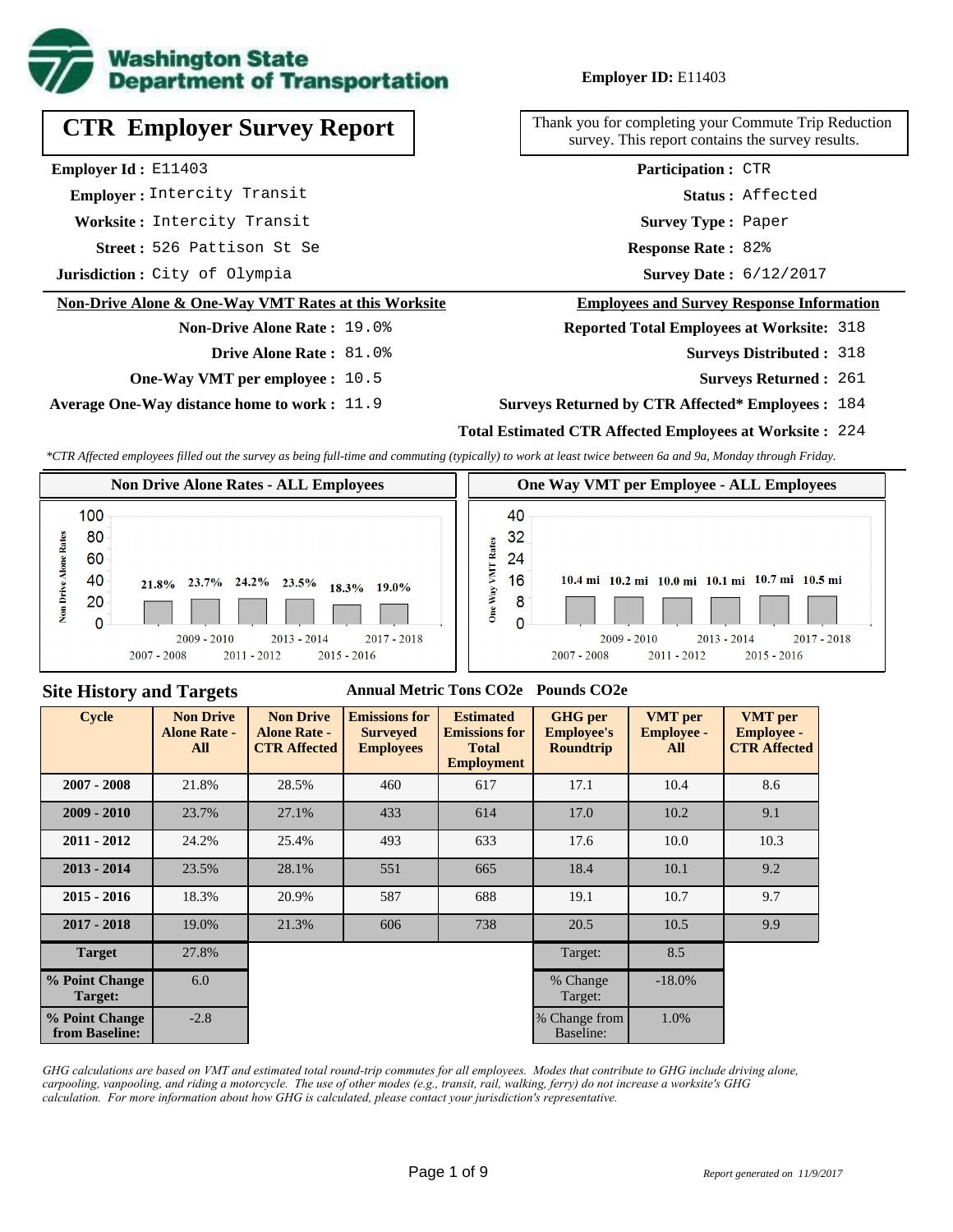# **Washington State<br>Department of Transportation**

## **Commute Trips By Mode - All Employees**

**Q.4: Last week, what type of transportation did you use each day to commute TO your usual work location? (Mode used for the longest distance.)**



*\* Motorcycle-1 is now included in Drive Alone and Motorcycle-2 is included in Carpool. Information about these trips is still available by request.*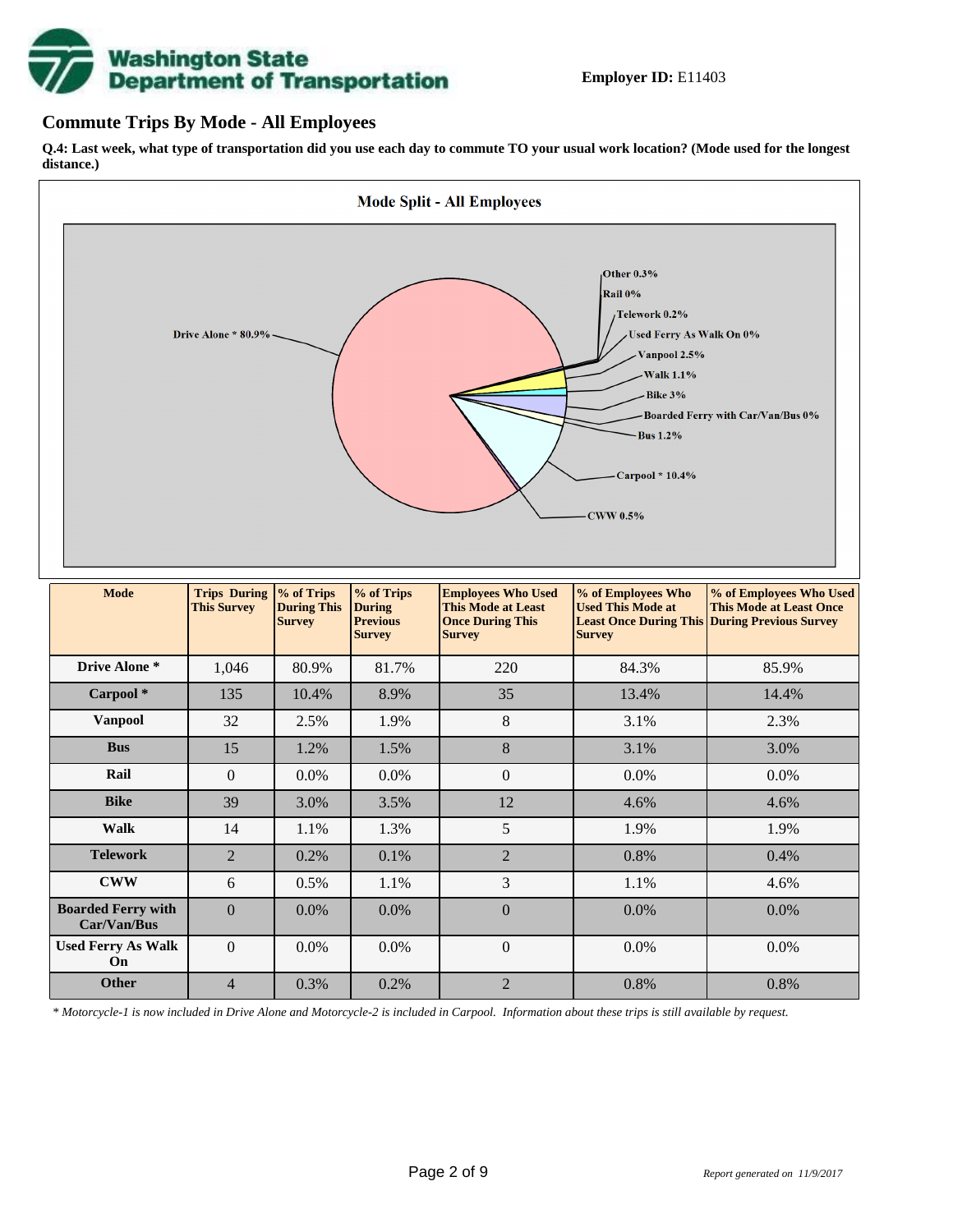

## **Commute Trips By Mode - Affected Employees**

**Q.4: Last week, what type of transportation did you use each day to commute TO your usual work location? (Mode used for the longest distance.)**



*\* Motorcycle-1 is now included in Drive Alone and Motorcycle-2 is included in Carpool. Information about these trips is still available by request.*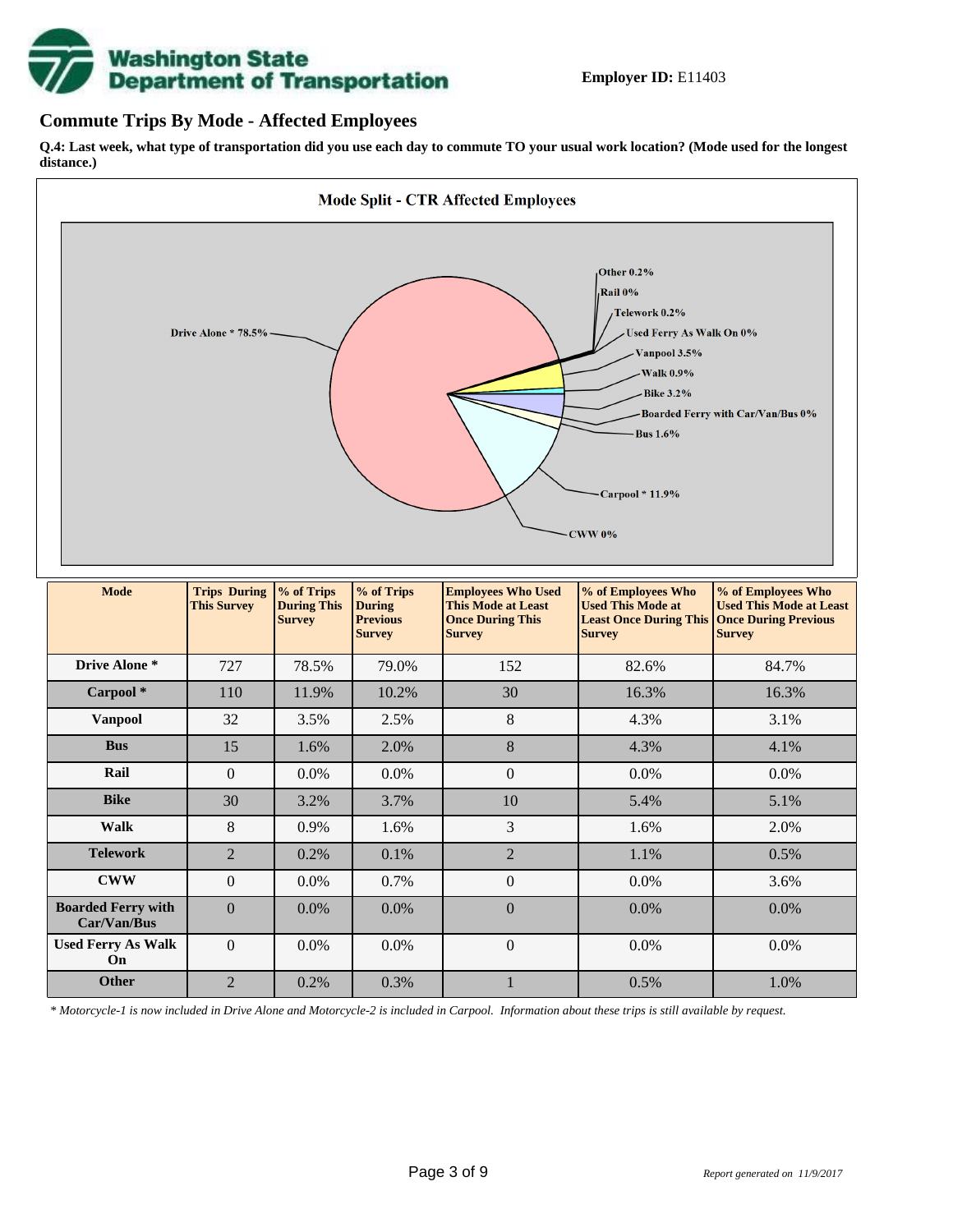

# **Alternative Modes - Number of Employees Who Used a Non-Drive Alone Mode:**

| <b>Non-Drive Alone</b><br><b>Number Of Days</b> | Exactly this $#$ of<br><b>Employees</b> | Exactly this % of<br><b>Employees</b> | At least # of<br><b>Employees</b> | At least % of<br>employees |
|-------------------------------------------------|-----------------------------------------|---------------------------------------|-----------------------------------|----------------------------|
| 0 Day                                           | 194                                     | 74%                                   | 261                               | 100%                       |
| 1 Days                                          | 11                                      | 4%                                    | 67                                | 26%                        |
| 2 Days                                          | 8                                       | 3%                                    | 56                                | 21%                        |
| 3 Days                                          | 7                                       | 3%                                    | 48                                | 18%                        |
| 4 Days                                          | 10                                      | 4%                                    | 41                                | 16%                        |
| 5 Days                                          | 28                                      | 11%                                   | 31                                | 12%                        |
| <b>6 or More Days</b>                           | 3                                       | 1%                                    | 3                                 | 1%                         |

## **Count by Occupancy of Carpools and Vanpools**

**Q.5 If you used a carpool or vanpool as part of your commute, how many people (age 16 or older) are usually in the vehicle?**

| <b>Ridesharing Occupancy</b> | <b>Mode</b> | <b>Response Count</b> |
|------------------------------|-------------|-----------------------|
| $2*$                         | Carpool     | 126                   |
| 3                            | Carpool     | 9                     |
| 4                            | Carpool     | $\boldsymbol{0}$      |
| 5                            | Carpool     | $\boldsymbol{0}$      |
| >5                           | Carpool     | $\boldsymbol{0}$      |
| $<$ 5                        | Vanpool     | $\overline{2}$        |
| 5                            | Vanpool     | 7                     |
| 6                            | Vanpool     | 14                    |
| 7                            | Vanpool     | 4                     |
| 8                            | Vanpool     | $\boldsymbol{0}$      |
| 9                            | Vanpool     | 5                     |
| 10                           | Vanpool     | $\overline{0}$        |
| 11                           | Vanpool     | $\boldsymbol{0}$      |
| 12                           | Vanpool     | $\boldsymbol{0}$      |
| 13                           | Vanpool     | $\boldsymbol{0}$      |
| 14                           | Vanpool     | $\overline{0}$        |
| >14                          | Vanpool     | $\boldsymbol{0}$      |

\* Motorcycle-2 counted with Carpool-2 for this table.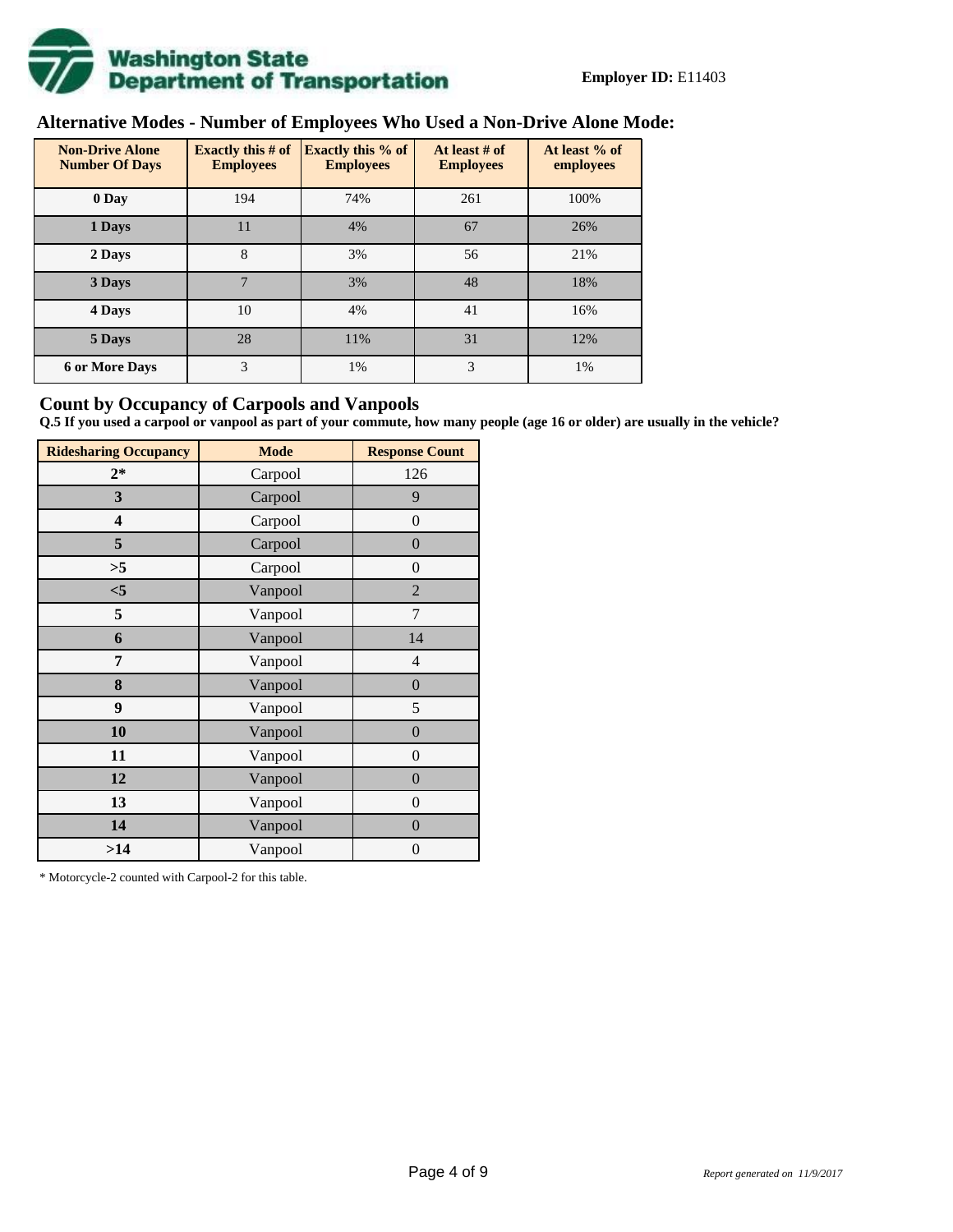

# **Reported Work Schedule - All Employees**

**Q.8 Which of the following best describes your work schedule?**

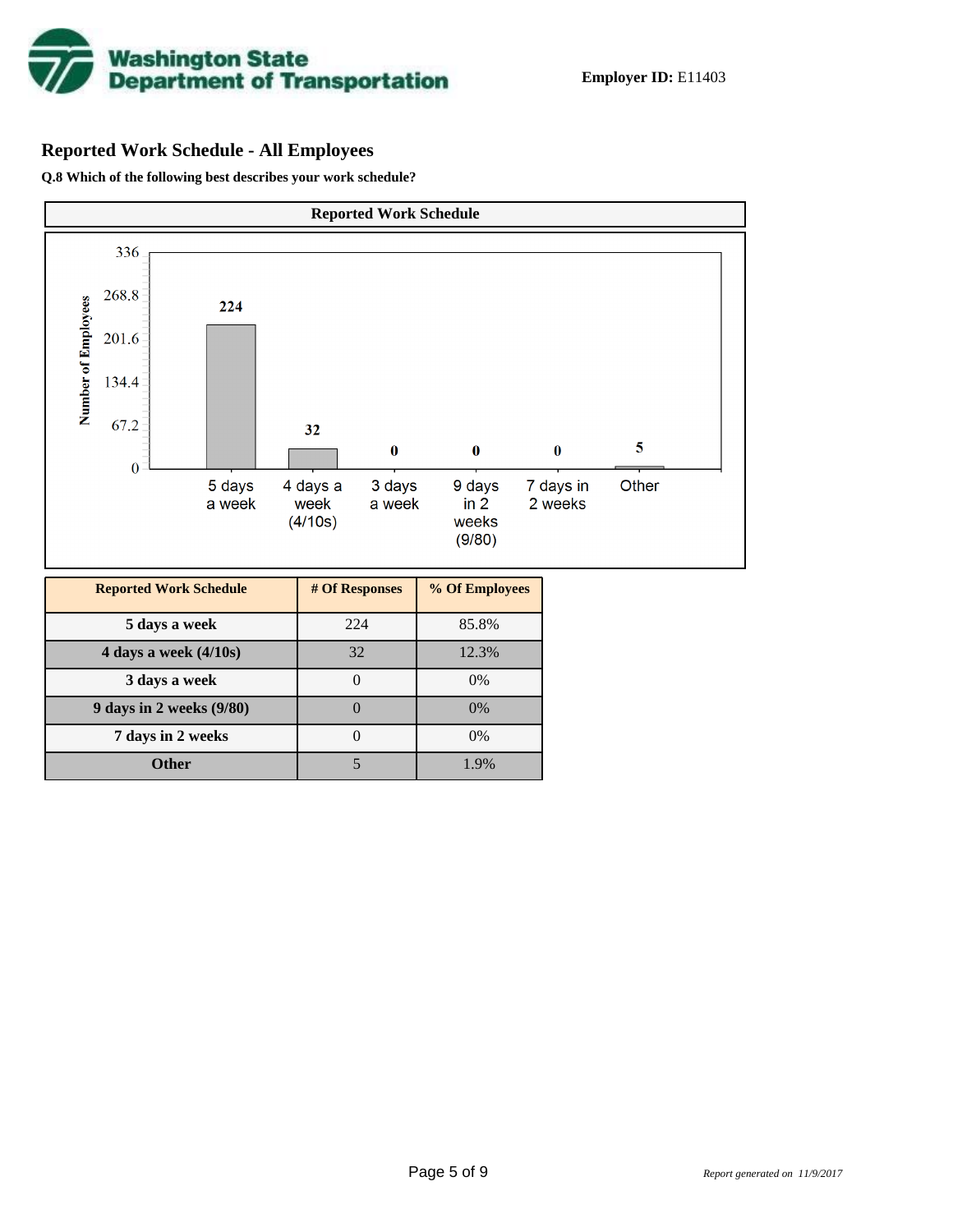

## **Parking and Telework**

**Q.9: On the most recent day that you drove alone to work, did you pay to park? (Mark "yes" if you paid that day, if you prepaid, if you are billed later, or if the cost of parking is deducted from your paycheck.)**



**Q.10: How many days do you typically telework?**

| <b>Telework Frequency</b>           | # of Responses | % of Responses |
|-------------------------------------|----------------|----------------|
| No Answer/Blank                     |                | 0.4%           |
| I don't telework                    | 247            | 94.6%          |
| Occasionally, on an as-needed basis | 8              | 3.1%           |
| 1-2 days/month                      | 3              | 1.1%           |
| 1 day/week                          |                | 0.4%           |
| 2 days/week                         |                | $0.0\%$        |
| 3 days/week                         |                | 0.4%           |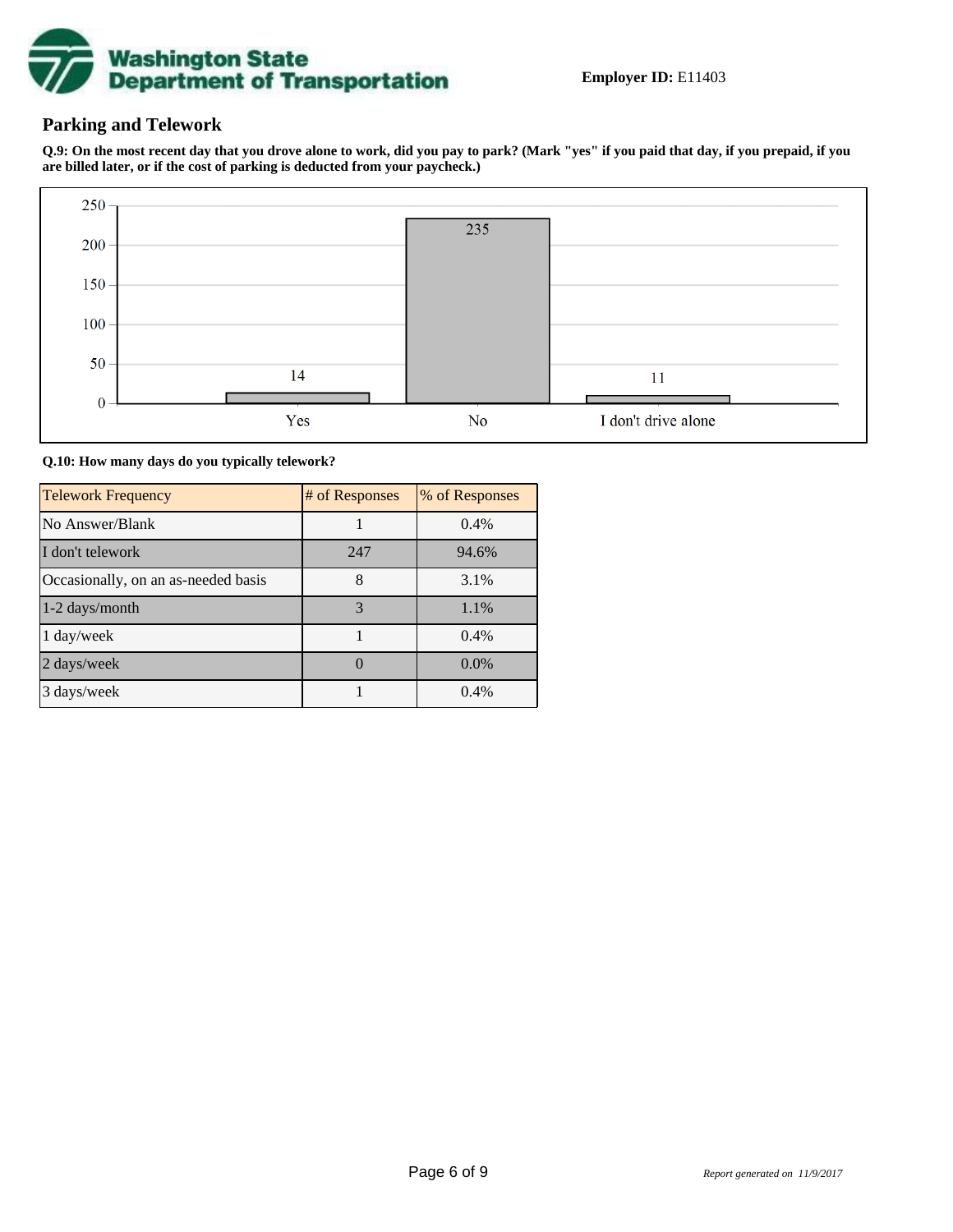

## **Reasons for driving alone to work/not driving alone to work**

**Q11. When you do not drive alone to work, what are the three most important reasons?**

| <b>Question Text</b>                                           | # of Responses | % of Responses |
|----------------------------------------------------------------|----------------|----------------|
| Financial incentives for carpooling, bicycling or walking.     | 73             | 19.9%          |
| To save money                                                  | 72             | 19.6%          |
| Other                                                          | 58             | 15.8%          |
| Personal health or well-being                                  | 45             | 12.3%          |
| Environmental and community benefits                           | 43             | 11.7%          |
| Free or subsidized bus, train, vanpool pass or fare benefit    | 28             | 7.6%           |
| Cost of parking or lack of parking                             | 13             | 3.5%           |
| Driving myself is not an option                                | 10             | 2.7%           |
| I receive a financial incentive for giving up my parking space | 9              | 2.5%           |
| Emergency ride home is provided                                | 7              | 1.9%           |
| Preferred/reserved carpool/vanpool parking is provided         | 4              | 1.1%           |
| To save time using the HOV lane                                | 3              | 0.8%           |
| I have the option of teleworking                               | $\overline{2}$ | 0.5%           |

#### **Q12. When you drive alone to work, what are the three most important reasons?**

| <b>Question Text</b>                                      | # of Responses | % of Responses |
|-----------------------------------------------------------|----------------|----------------|
| I like the convenience of having my car                   | 117            | 24.5%          |
| Riding the bus or train is inconvenient or takes too long | 95             | 19.9%          |
| Other                                                     | 88             | 18.4%          |
| Family care or similar obligations                        | 66             | 13.8%          |
| My commute distance is too short                          | 50             | 10.5%          |
| Bicycling or walking isn't safe                           | 36             | 7.5%           |
| My job requires me to use my car for work                 | 18             | 3.8%           |
| I need more information on alternative modes              | 6              | 1.3%           |
| There isn't any secure or covered bicycle parking         | $\mathfrak{D}$ | 0.4%           |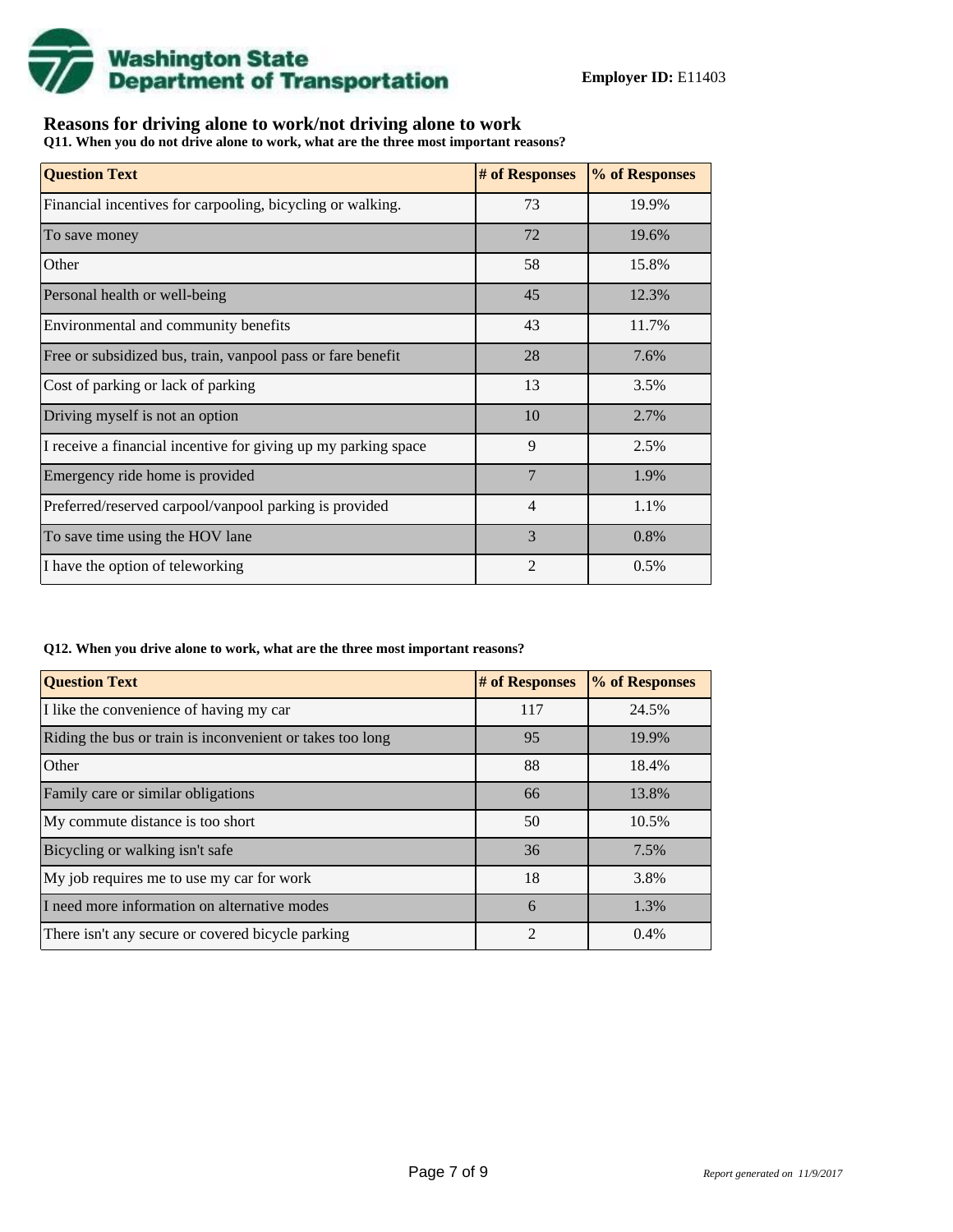

# **Commute Mode By ZipCode for All Employees**

**Q6. What is your home zip code?**

|               |                        |                     | <b>Weekly Count of Trips By Mode</b> |                  |                  |                  |                  |                  |                  |                  |                  |                  |                     |                  |                  |
|---------------|------------------------|---------------------|--------------------------------------|------------------|------------------|------------------|------------------|------------------|------------------|------------------|------------------|------------------|---------------------|------------------|------------------|
| Home Zip code | <b>Total Employees</b> | Employee Percentage | <b>Drive Alone</b>                   | Carpool          | <b>Vanpool</b>   | Motorcycle       | <b>Bus</b>       | Train            | <b>Bike</b>      | <b>Walk</b>      | Telework         | <b>CWW</b>       | Ferry (Car/Van/Bus) | Ferry (walk-on)  | <b>Other</b>     |
| 98501         | 44                     | 16.86%              | 148                                  | 47               | $\boldsymbol{0}$ | $\mathbf{0}$     | $\overline{4}$   | $\boldsymbol{0}$ | 12               | $\boldsymbol{0}$ | $\boldsymbol{0}$ | $\overline{4}$   | $\boldsymbol{0}$    | $\boldsymbol{0}$ | $\boldsymbol{0}$ |
| 98503         | 31                     | 11.88%              | 139                                  | $6\,$            | $\boldsymbol{0}$ | $\overline{4}$   | $\overline{2}$   | $\boldsymbol{0}$ | 6                | $\boldsymbol{0}$ | $\mathbf{1}$     | $\boldsymbol{0}$ | $\boldsymbol{0}$    | $\boldsymbol{0}$ | $\boldsymbol{0}$ |
| 98513         | 30                     | 11.49%              | 132                                  | 17               | $\boldsymbol{0}$ | $\boldsymbol{0}$ | $\boldsymbol{0}$ | $\boldsymbol{0}$ | $\boldsymbol{0}$ | $\mathbf{1}$     | $\boldsymbol{0}$ | $\boldsymbol{0}$ | $\boldsymbol{0}$    | $\boldsymbol{0}$ | $\sqrt{2}$       |
| 98502         | 25                     | 9.58%               | 100                                  | 5                | $\boldsymbol{0}$ | $\boldsymbol{0}$ | 5                | $\boldsymbol{0}$ | $\overline{0}$   | 6                | $\boldsymbol{0}$ | $\boldsymbol{0}$ | $\boldsymbol{0}$    | $\boldsymbol{0}$ | $\sqrt{2}$       |
| 98512         | $21\,$                 | 8.05%               | 87                                   | 10               | $\boldsymbol{0}$ | 6                | $\overline{2}$   | $\boldsymbol{0}$ | $\boldsymbol{0}$ | $\boldsymbol{0}$ | $\boldsymbol{0}$ | $\boldsymbol{0}$ | $\boldsymbol{0}$    | $\boldsymbol{0}$ | $\boldsymbol{0}$ |
| 98516         | 20                     | 7.66%               | 96                                   | $\overline{4}$   | $\mathbf{0}$     | $\mathbf{1}$     | $\boldsymbol{0}$ | $\boldsymbol{0}$ | 3                | $\boldsymbol{0}$ | $\boldsymbol{0}$ | $\boldsymbol{0}$ | $\boldsymbol{0}$    | $\boldsymbol{0}$ | $\boldsymbol{0}$ |
| 98506         | 17                     | 6.51%               | 58                                   | $\boldsymbol{7}$ | $\boldsymbol{0}$ | $\boldsymbol{0}$ | $\boldsymbol{0}$ | $\boldsymbol{0}$ | 13               | $\sqrt{6}$       | $\boldsymbol{0}$ | $\,1\,$          | $\boldsymbol{0}$    | $\boldsymbol{0}$ | $\boldsymbol{0}$ |
| 98584         | 14                     | 5.36%               | 60                                   | $\mathbf{1}$     | $\boldsymbol{0}$ | 6                | $\boldsymbol{0}$ | $\boldsymbol{0}$ | $\overline{0}$   | $\boldsymbol{0}$ | $\mathbf{1}$     | $\boldsymbol{0}$ | $\boldsymbol{0}$    | $\boldsymbol{0}$ | $\boldsymbol{0}$ |
| 98579         | 11                     | 4.21%               | 35                                   | 10               | $\boldsymbol{7}$ | $\boldsymbol{0}$ | $\boldsymbol{0}$ | $\boldsymbol{0}$ | $\boldsymbol{0}$ | $\boldsymbol{0}$ | $\boldsymbol{0}$ | $\boldsymbol{0}$ | $\boldsymbol{0}$    | $\boldsymbol{0}$ | $\boldsymbol{0}$ |
| 98589         | 9                      | 3.45%               | 43                                   | $\boldsymbol{0}$ | $\boldsymbol{0}$ | 3                | $\boldsymbol{0}$ | $\boldsymbol{0}$ | $\mathbf{0}$     | $\boldsymbol{0}$ | $\boldsymbol{0}$ | $\boldsymbol{0}$ | $\boldsymbol{0}$    | $\boldsymbol{0}$ | $\boldsymbol{0}$ |
| 98597         | 9                      | 3.45%               | 43                                   | 5                | $\boldsymbol{0}$ | $\boldsymbol{0}$ | $\boldsymbol{0}$ | $\boldsymbol{0}$ | $\boldsymbol{0}$ | $\boldsymbol{0}$ | $\boldsymbol{0}$ | $\boldsymbol{0}$ | $\boldsymbol{0}$    | $\boldsymbol{0}$ | $\boldsymbol{0}$ |
| 98531         | 8                      | 3.07%               | 29                                   | 5                | 9                | $\mathbf{0}$     | $\boldsymbol{0}$ | $\boldsymbol{0}$ | $\overline{0}$   | $\boldsymbol{0}$ | $\boldsymbol{0}$ | $\boldsymbol{0}$ | $\boldsymbol{0}$    | $\boldsymbol{0}$ | $\boldsymbol{0}$ |
| 98541         | $\overline{3}$         | 1.15%               | 13                                   | $\boldsymbol{0}$ | $\boldsymbol{0}$ | $\boldsymbol{0}$ | $\boldsymbol{0}$ | $\boldsymbol{0}$ | $\boldsymbol{0}$ | $\boldsymbol{0}$ | $\boldsymbol{0}$ | $\,1\,$          | $\boldsymbol{0}$    | $\boldsymbol{0}$ | $\boldsymbol{0}$ |
| 98557         | $\overline{2}$         | 0.77%               | $\boldsymbol{0}$                     | $6\,$            | $\boldsymbol{0}$ | 6                | $\boldsymbol{0}$ | $\boldsymbol{0}$ | $\overline{0}$   | $\boldsymbol{0}$ | $\boldsymbol{0}$ | $\boldsymbol{0}$ | $\boldsymbol{0}$    | $\boldsymbol{0}$ | $\boldsymbol{0}$ |
| 98576         | $\overline{2}$         | 0.77%               | $\,8\,$                              | $\boldsymbol{0}$ | $\boldsymbol{0}$ | $\mathbf{1}$     | $\boldsymbol{0}$ | $\boldsymbol{0}$ | $\boldsymbol{0}$ | $\boldsymbol{0}$ | $\boldsymbol{0}$ | $\boldsymbol{0}$ | $\boldsymbol{0}$    | $\boldsymbol{0}$ | $\boldsymbol{0}$ |
| 98596         | $\overline{2}$         | 0.77%               | $\boldsymbol{7}$                     | $\boldsymbol{0}$ | $\boldsymbol{0}$ | $\boldsymbol{0}$ | $\overline{2}$   | $\boldsymbol{0}$ | $\boldsymbol{0}$ | $\mathbf{1}$     | $\boldsymbol{0}$ | $\boldsymbol{0}$ | $\boldsymbol{0}$    | $\boldsymbol{0}$ | $\boldsymbol{0}$ |
| 98338         | $\mathbf{1}$           | $0.38\%$            | $\overline{4}$                       | $\mathbf{0}$     | $\boldsymbol{0}$ | $\boldsymbol{0}$ | $\boldsymbol{0}$ | $\boldsymbol{0}$ | $\boldsymbol{0}$ | $\boldsymbol{0}$ | $\mathbf{0}$     | $\boldsymbol{0}$ | $\boldsymbol{0}$    | $\boldsymbol{0}$ | $\boldsymbol{0}$ |
| 98373         | $\mathbf{1}$           | 0.38%               | $\mathbf{0}$                         | $\mathbf{0}$     | 5                | $\boldsymbol{0}$ | $\boldsymbol{0}$ | $\boldsymbol{0}$ | $\mathbf{0}$     | $\mathbf{0}$     | $\mathbf{0}$     | $\boldsymbol{0}$ | $\boldsymbol{0}$    | $\boldsymbol{0}$ | $\overline{0}$   |
| 98408         | $\,1\,$                | 0.38%               | $\boldsymbol{0}$                     | $\mathbf{0}$     | $\overline{4}$   | $\boldsymbol{0}$ | $\boldsymbol{0}$ | $\boldsymbol{0}$ | $\mathbf{0}$     | $\mathbf{0}$     | $\boldsymbol{0}$ | $\boldsymbol{0}$ | $\boldsymbol{0}$    | $\boldsymbol{0}$ | $\boldsymbol{0}$ |
| 98418         | $\mathbf{1}$           | 0.38%               | $\mathbf{1}$                         | $\overline{4}$   | $\boldsymbol{0}$ | $\boldsymbol{0}$ | $\boldsymbol{0}$ | $\boldsymbol{0}$ | $\boldsymbol{0}$ | $\boldsymbol{0}$ | $\mathbf{0}$     | $\boldsymbol{0}$ | $\boldsymbol{0}$    | $\boldsymbol{0}$ | $\boldsymbol{0}$ |
| 98445         | $\mathbf{1}$           | 0.38%               | 5                                    | $\mathbf{0}$     | $\boldsymbol{0}$ | $\boldsymbol{0}$ | $\boldsymbol{0}$ | $\boldsymbol{0}$ | $\mathbf{0}$     | $\mathbf{0}$     | $\boldsymbol{0}$ | $\boldsymbol{0}$ | $\boldsymbol{0}$    | $\boldsymbol{0}$ | $\boldsymbol{0}$ |
| 98446         | $\mathbf{1}$           | 0.38%               | $\boldsymbol{0}$                     | $\mathfrak{Z}$   | $\boldsymbol{0}$ | $\boldsymbol{0}$ | $\boldsymbol{0}$ | $\boldsymbol{0}$ | $\boldsymbol{0}$ | $\boldsymbol{0}$ | $\boldsymbol{0}$ | $\boldsymbol{0}$ | $\boldsymbol{0}$    | $\boldsymbol{0}$ | $\boldsymbol{0}$ |
| 98499         | $\mathbf{1}$           | 0.38%               | $\boldsymbol{0}$                     | 5                | $\boldsymbol{0}$ | $\mathbf{0}$     | $\boldsymbol{0}$ | $\boldsymbol{0}$ | $\mathbf{0}$     | $\boldsymbol{0}$ | $\boldsymbol{0}$ | $\boldsymbol{0}$ | $\boldsymbol{0}$    | $\boldsymbol{0}$ | $\boldsymbol{0}$ |
| 98511         | $\mathbf{1}$           | 0.38%               | $\overline{7}$                       | $\mathbf{0}$     | $\boldsymbol{0}$ | $\boldsymbol{0}$ | $\boldsymbol{0}$ | $\boldsymbol{0}$ | $\boldsymbol{0}$ | $\boldsymbol{0}$ | $\boldsymbol{0}$ | $\boldsymbol{0}$ | $\boldsymbol{0}$    | $\boldsymbol{0}$ | $\boldsymbol{0}$ |
| 98532         | $\mathbf{1}$           | 0.38%               | $\boldsymbol{0}$                     | $\mathbf{0}$     | 5                | $\boldsymbol{0}$ | $\boldsymbol{0}$ | $\boldsymbol{0}$ | $\mathbf{0}$     | $\boldsymbol{0}$ | $\boldsymbol{0}$ | $\boldsymbol{0}$ | $\boldsymbol{0}$    | $\boldsymbol{0}$ | $\boldsymbol{0}$ |
| 98539         | $\,1$                  | 0.38%               | $\overline{4}$                       | $\boldsymbol{0}$ | $\boldsymbol{0}$ | $\boldsymbol{0}$ | $\boldsymbol{0}$ | $\boldsymbol{0}$ | $\boldsymbol{0}$ | $\boldsymbol{0}$ | $\boldsymbol{0}$ | $\boldsymbol{0}$ | $\boldsymbol{0}$    | $\boldsymbol{0}$ | $\boldsymbol{0}$ |